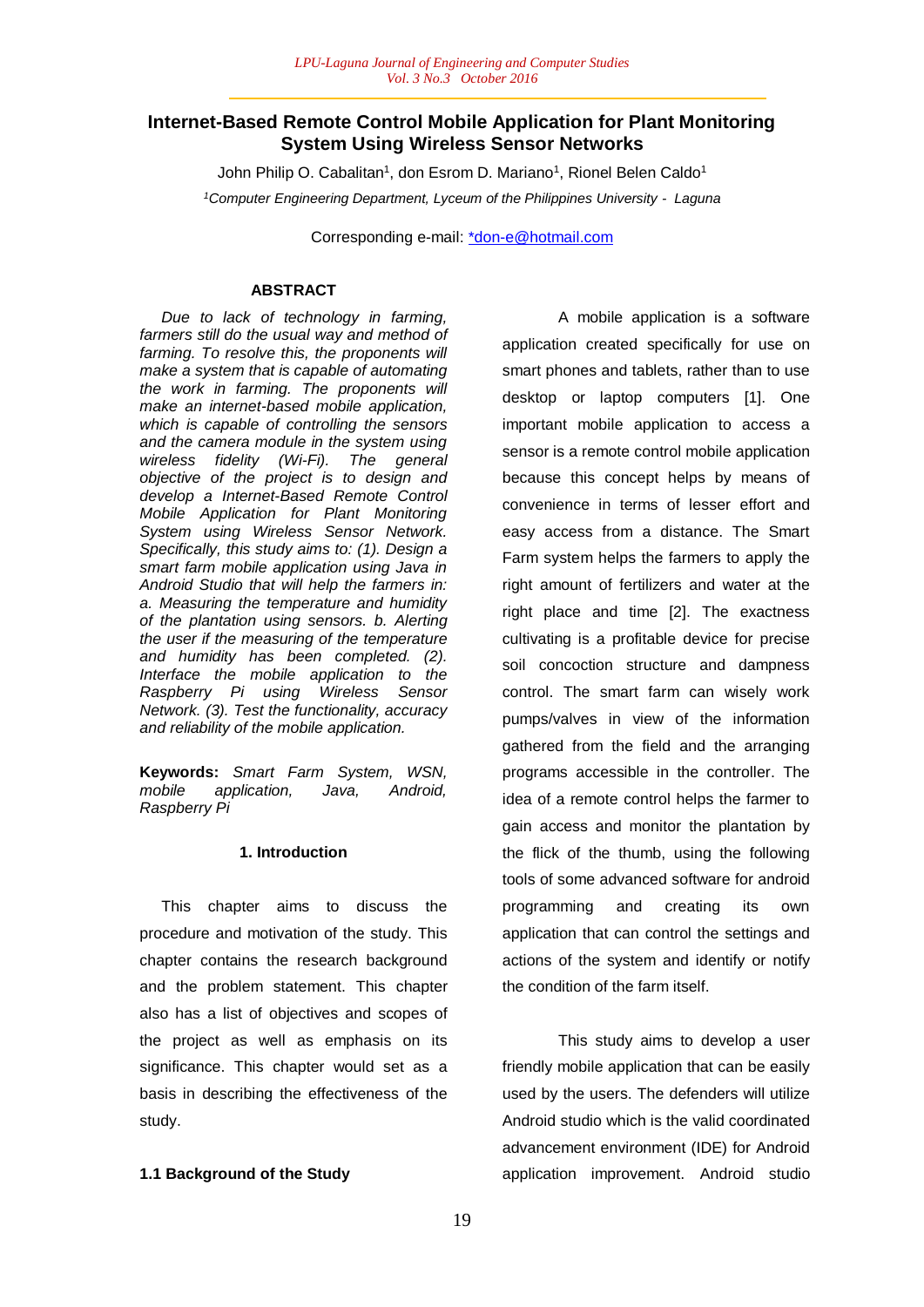depended on IntelliJ IDEA. Android studio offers much more component that will upgrade the profitability of its client when building Android applications, for example, (1) An adaptable Gradle-based form framework, (2) Build variations and different Android application bundle (APK) document era, (3) Code formats that will help Fabricating ordinary provision highlights, (4) A comfortable design article director which has support for move and redo theme changing, (5) Build up mechanical assemblies that gets execution, usability, adaptation correlation, and distinctive issues [3]. The proponents will also make a design for the mobile application. The proponents will use Material Design for Android in making the User Interface (UI) of the mobile application. Material Designis a complete guide for graphic, motion, and communication design in all platforms and devices. Support has been added in Android for material design. Android has provided the following elements to be used for material design apps: (1) another subject, (2) New gadgets for complex perspectives, (3) New APIs for custom shadows and activities [4].

This study will be using WSN based Wi-Fi technology. Once connected, it can start transferring commands from the mobile application to the sensors of the system. Notifications are also sent to the mobile phones when the devices are connected to each other. The proponents will connect the mobile application via Wi-Fi in the Raspberry Pi Microcontroller of the sensors.

Agriculturists are confronted with new difficulties and opportunities consistently from sustaining a growing worldwide populace while meeting strict new discharges necessities, to creating more sustenance on less sections of land while minimizing their ecological impression [7].

### **1.2 Objectives of the Study**

The general objective of the project is to design and establish a WSN-Based Remote Control Mobile Application for Smart Farm System.

Specifically, this study aims to:

- 1. Design a smart farm mobile application using Java in Android Studio that will help the farmers in:
	- a. Measuring the temperature and humidity of the plantation using sensors.
	- b. Alerting the user if the measuring of the temperature and humidity has been completed.
- 2. Interface the mobile application to the Raspberry Pi using Wireless Sensor Network.
- 3. Test the functionality, accuracy and reliability of the mobile application.

### **1.3 Significance of the Study**

The mobile application software for smart farm system helps to monitor and easily remote access the sensors from the farm using wireless fidelity network. This application has information that farmers needed. The benefit of this system for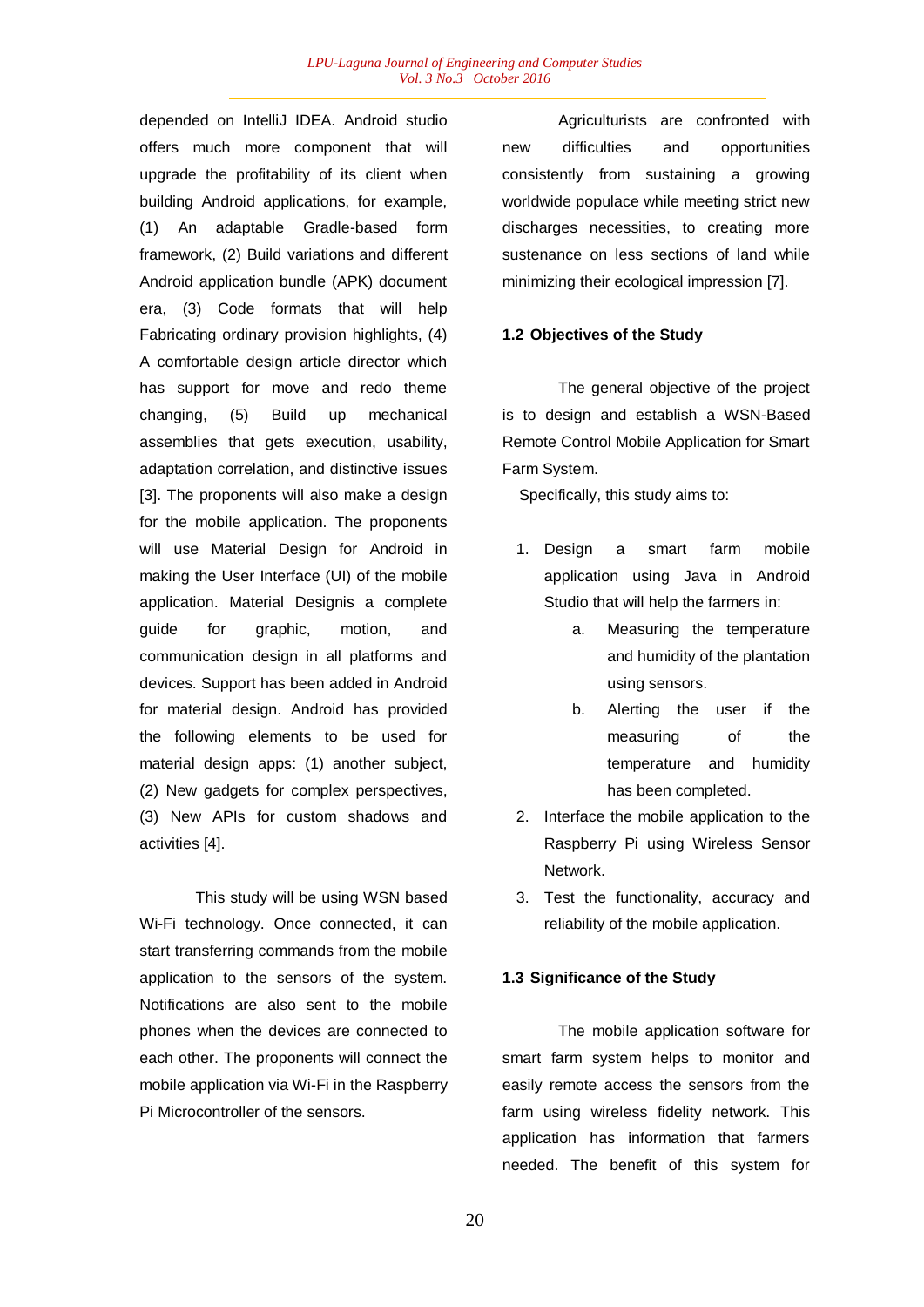farmers is helpful in their work. The application is user friendly and has an interactive UI that anyone can understand. This application is designed especially for company farms that are required to have mobile phones.

Wi-Fi is a wireless networking technology that uses radio signals in communication with other Wi-Fi compatible systems. Wi-Fi can be used without wires that connect the transmitter and the receiver. The proponents shall use Wi-Fi technology because of its benefits. Many wireless devices today use Wi-Fi as the medium in communicating remotely. Wi-Fi certified devices is supported and can use Wi-Fi as the communication tool [10]. The 802.11 IEEE wireless LAN standards is the standard that is used by Wi-Fi in connecting devices with respect to the compatibilities of the devices. There are several types of 802.11 standard but the proponents shall use the common standard that is used by the other devices to avoid conflicts in compatibilities.

This application uses an online internet connection so that it can access the farm and use the application anywhere that has an internet service. This application has the function to alert the application if the commands have been successfully finished. It helps the farmers to view the crops using the camera sensors that are attached in the farm. This research project can guide and give more information for the future researchers for further improvements. This research is open for anyone who is willing to improve this study.

### **1.4 Scope and Limitation of the Study**

The mobile application software for smart farm system helps to monitor and easily remote access the sensors from the farm using wireless fidelity network. This application has information that farmers needed. The benefit of this system for farmers is helpful in their work. The application is user friendly and has an interactive UI that anyone can understand. This application is designed especially for company farms that are required to have mobile phones.

Wi-Fi is a wireless networking technology that uses radio signals in communication with other Wi-Fi compatible systems. Wi-Fi can be used without wires that connect the transmitter and the receiver. The proponents shall use Wi-Fi technology because of its benefits. Many wireless devices today use Wi-Fi as the medium in communicating remotely. Wi-Fi certified devices is supported and can use Wi-Fi as the communication tool [10]. The 802.11 IEEE wireless LAN standards is the standard that is used by Wi-Fi in connecting devices with respect to the compatibilities of the devices. There are several types of 802.11 standards but the proponents shall determine which among the standards will be essential for the compatibility to the system.

This application uses an online internet connection so that it can access the farm and use the application anywhere that has an internet service. This application has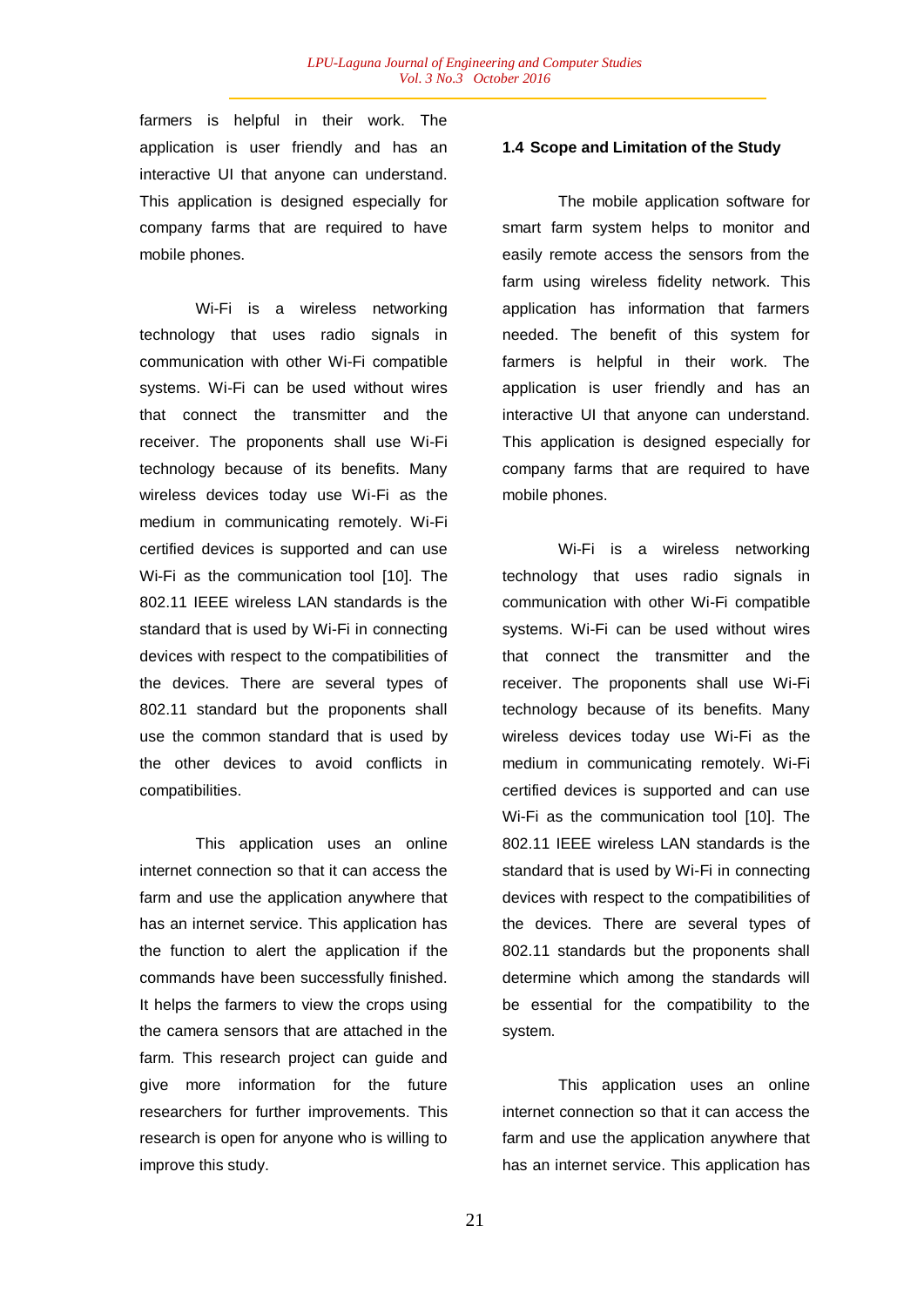the function to alert the application if the commands have been successfully finished. It helps the farmers to view the crops using the camera sensors that are attached in the farm. This research project can guide and give more information for the future researchers for further improvements. This research is open for anyone who is willing to improve this study.

#### **2. Review of Related Literature**

This chapter discusses other related researchers which is similar to this proposed study. The proponents have researched about the functionality of the system and how it can be further improved by taking into consideration of the following existing researches:

The synthesis of the studies discusses the related literatures that were used in the system. The related studies discussed were about the usage of the Android programming and Bluetooth technology. According to the review of related literature, there are different methods and techniques in designing and implementing the system. Most of the study conducted and implemented use of sensors.The researches about this study deals with the functionality of Android and the wide range of possible use of Android for future studies.

### **3. Research Methodology**

This section presents and discusses the steps and method that the proponents needed to follow in designing the system. It presents the conceptual and theoretical framework as well as the proposed design to be used in developing the system. Moreover, this includes, but not limited to processes, tools and equipment used in implementing and developing the software and hardware of the project.

### **3.1Conceptual Framework**

| Table 1. IPO Chart of the System |
|----------------------------------|
|----------------------------------|

| <b>INPUT</b> |      | <b>PROCES</b> | <b>OUTPUT</b> |
|--------------|------|---------------|---------------|
|              |      | S             |               |
|              |      |               |               |
| Start        |      | Load          | Show connect  |
| Application  |      | applicatio    | menu          |
|              |      | n             |               |
|              |      |               |               |
| Choose       |      | Search        | Connected to  |
| connect via  |      | for the       | the system.   |
| Wi-Fi        |      | farm          | Show main     |
|              |      | sensors       | menu          |
|              |      |               |               |
|              |      |               |               |
|              | Mo   | Mobile        | The camera    |
|              | nito | will send     | module will   |
|              | r    | command       | capture an    |
|              | the  | to the        | image of the  |
|              | are  | camera        | plant.        |
|              | a    | module to     |               |
|              |      | Monitor       |               |
|              |      | the area      | The           |
|              |      |               | temperature   |
|              |      |               | sensor will   |
|              | Me   | Mobile        | measure       |
|              | asu  | will send     | the           |
|              | re   | command       | temperature   |
|              | Тe   | to the        | in the        |
|              | mp   | sensor of     | plantation    |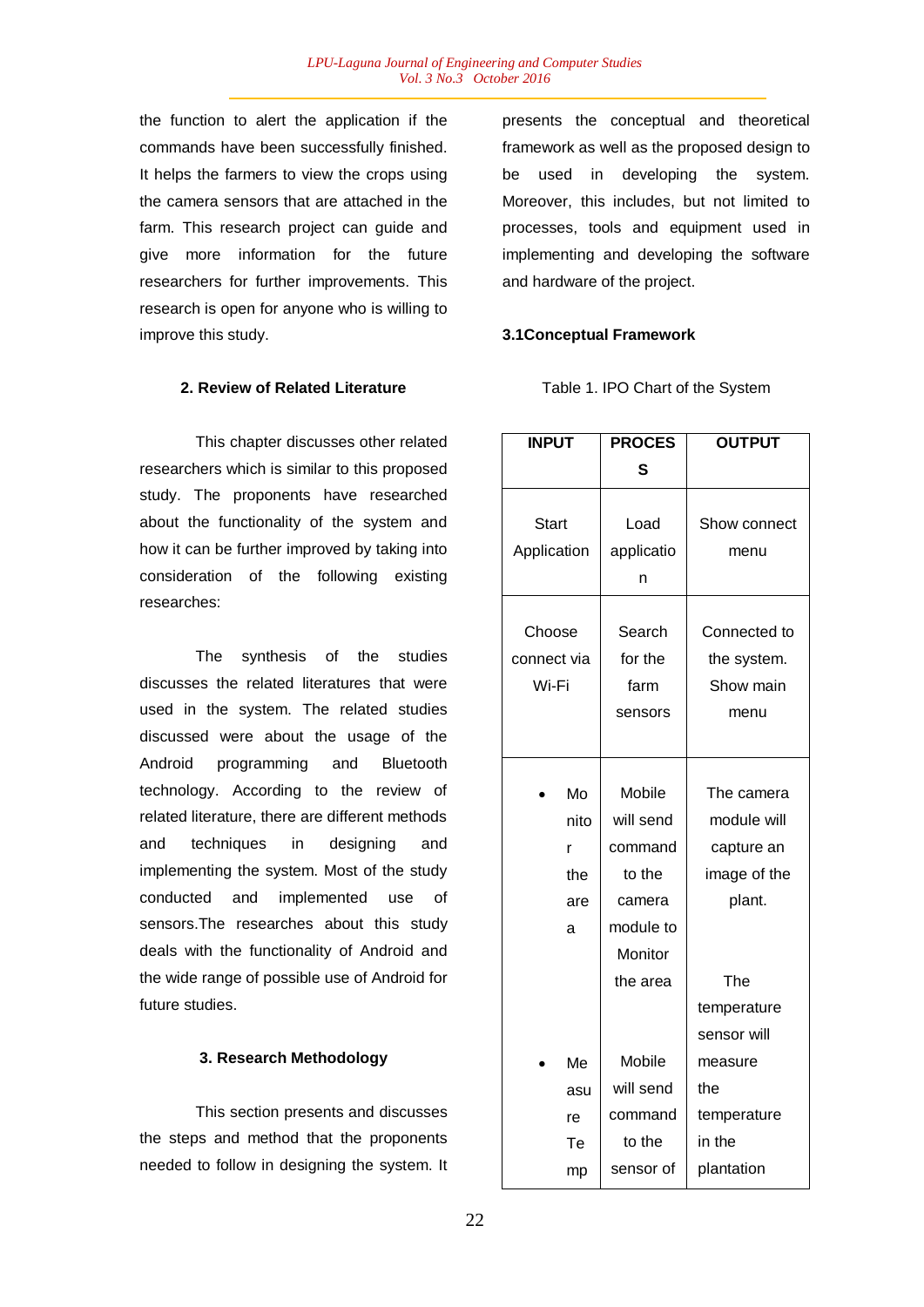| era | the farm  |                 |
|-----|-----------|-----------------|
| tur | to        | The humidity    |
| e   | measure   | sensor will     |
|     | temperat  | measure the     |
|     | ure       | humidity in the |
|     |           | plantation      |
| Me  |           |                 |
| asu |           |                 |
| re  | Mobile    |                 |
| Hu  | will send |                 |
| mid | command   |                 |
| ity | to the    |                 |
|     | sensor of |                 |
|     | the farm  |                 |
|     | to        |                 |
|     | measure   |                 |
|     | Humidity  |                 |
|     |           |                 |

Table 1 shows the IPO chart of the system. The user will start the application then the application will load. After loading, the connect menu will show. In the connect menu, there is an option wherein the user will connect to the farm sensors via Bluetooth. After connecting, main menu will show and there are three choices: (1) Monitor the area, (2) Measure the Temperature, (3) Measure the Humidity, and (4) Send Message. Selecting Monitor the area will command the camera module to live stream the plant. Measuring temperature and humidity is also possible by choosing the Measure Temperature and Humidity selection. Lastly, the send message button will go to a menu that will able the user to send the message to the LCD Monitor. The application can easily be terminated by pressing the back button.

# **3.2 Theoretical Framework**

#### *3.21 Android Studio and Mobile Phones*

Mobile application can be created using different Java IDE but the proponents will use Android Studio as the main tool for programming the mobile application. Android Studio has different modules with source code files and resource files. Of course, Android studio shows the venture records in the Android endeavor view [3]. Mobile phones that will be used in installing the application should be compatible to the application to avoid compatibility and stability issues. The design of the application will be made on Material configuration. Material configuration is a design language that was developed by Google. Material outline can be used in Android version 2.1 and newer [19].

### *3.2.2 Internet Connection*

The proponents will be using internet connection to connect through mobile application so that the sensor can be access in home or anywhere else where there is internet service available.

#### *3.2.3 Wi-Fi Connection*

In the field of communication of devices, the proponents will use Wi-Fi technology. Wi-Fi is better in range, bandwidth, security, and transfer rate over Bluetooth. The downside of Wi-Fi is the cost and its power consumption over mobile devices [17]. Wi-Fi also has a security feature wherein you can add password to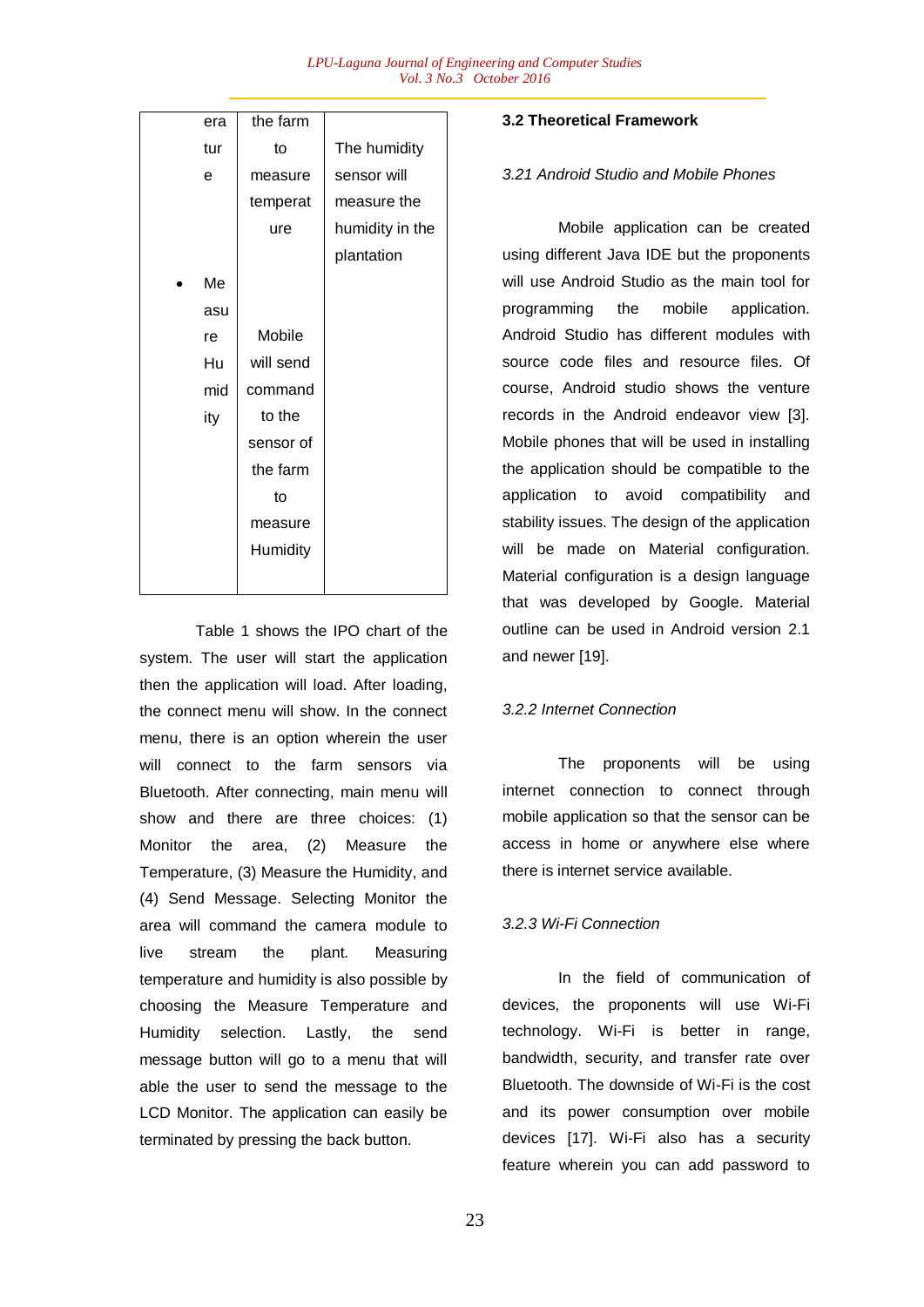the devices to prevent anyone from using it; Only authorized person only will able to use such application.

#### *3.2.4 Wireless sensor Networks*

Raspberry Pi will be used in making the wireless sensor networks. Temperature and Humidity sensor will be used as a measuring tool of the system and Camera module will be used as the monitoring tool of the system. WSN contains several technical components. It includes, radio, batteries, microcontroller, analog circuit, and sensor interface.

## **3.3 Proposed Design**



Figure 1. Relationship Diagram

Figure 1 shows the relationship diagram of the system. The mobile phone will be interfaced to the Raspberry pi. The connection between the mobile phone and raspberry pi will be via Wi-Fi. The Raspberry pi will send data to the mobile phone after gathering data from the sensors and the camera module. The Raspberry Pi will connect to the camera module to monitor the plants. The temperature and humidity sensor will gather data from the plantation and send the data back to the Raspberry pi.

The Raspberry pi can also display the message composed from the mobile phone.



Figure 2. The Application Flow Chart

Figure 2 shows the flow of the Application. After opening the application, a Welcome screen will show up and a button will also show up to continue to the application. Continuing the application will bring you to the Logo window where the logo of the application can be seen. In the logo window, there is a side panel that can be opened. Once opened, the side menu will show up and four selection be selected. About will show the profile of the developer of the app, its version, and the date the application was created. The connect button will show a window wherein the user can choose from a list of possible spots to connect to. Once connected, the application will now go to the Main menu wherein the user can see the four options to choose. Monitor the area will show a live camera that can be seen thru the phone. Measure temperature will show a window wherein the temperature is measured. Measure the Humidity will show a window that will give information of the humidity of the plantation.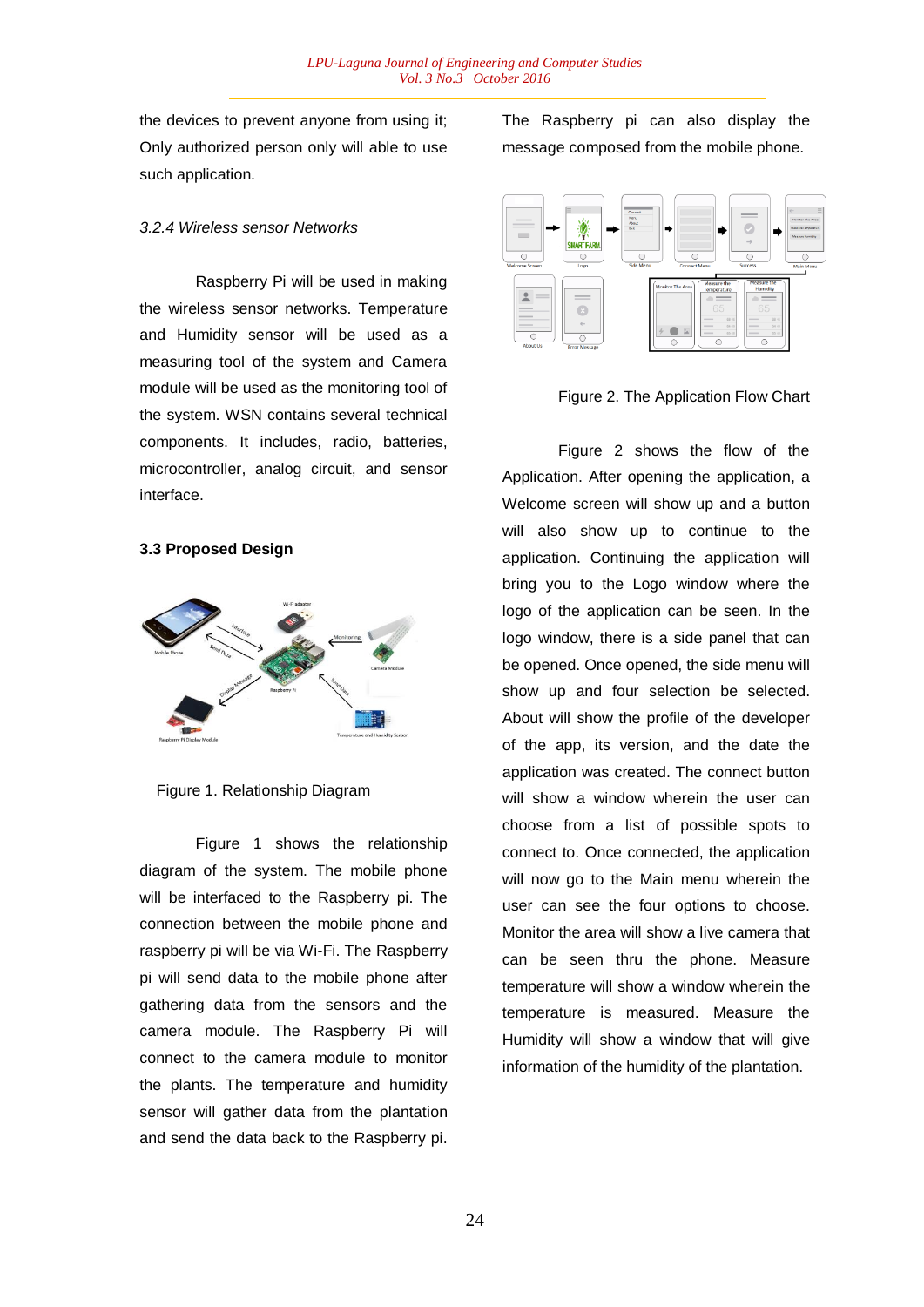#### *LPU-Laguna Journal of Engineering and Computer Studies Vol. 3 No.3 October 2016*



Figure 3. Sample Design of the Application

Figure 3 shows the sample design of the Application. The proponents may use green color for the theme of the project. The design is subject to change. There are a lot of possibilities in changing the color, design, and position of the buttons of the application.

### **REFERENCES**

- [1] What is mobile app? Definition from WhatIs.com. (n.d.). Retrieved April 24, 2016, from http://whatis.techtarget.com/definitio n/mobile-app
- [2] SMART FARM System. (n.d.). Retrieved April 18, 2016, from http://cdac.in/index.aspx?id=pe\_ngc s\_smartfarm
- [3] Android Studio Overview. (n.d.). Retrieved April 27, 2016, from http://developer.android.com/tools/st udio/index.html#project-structure
- [4] Material Design for Android. (n.d.). Retrieved April 26, 2016, from http://developer.android.com/design/ material/index.html
- [5] Bluetooth. (n.d.). Retrieved April 27, 2016, from https://www.bluetooth.com/what-isbluetoothtechnology/bluetooth
- [6] Bluetooth Technology Basics.(n.d.). Retrieved April 27, 2016, from https://www.bluetooth.com/what-isbluetooth-technology/bluetoothtechnology-basics
- [7] Farmers list top issues impacting agriculture. (n.d.). Retrieved April 26, 2016, from http://westernfarmpress.com/manag ement/farmers-list-top-issuesimpacting-agriculture
- [8] **"Bluetooth Radio Interface,** Modulation, & Channels." Bluetooth Radio Interface, Modulation & Channels. Web. 03 May 2016.
- [9] "Bluetooth vs. Wi-Fi Power Consumption." Science.Web. 03 May 2016.
- [10] Wi-Fi. (n.d.). Retrieved May 16, 2016, from http://www.webopedia.com/TERM/ W/Wi\_Fi.html